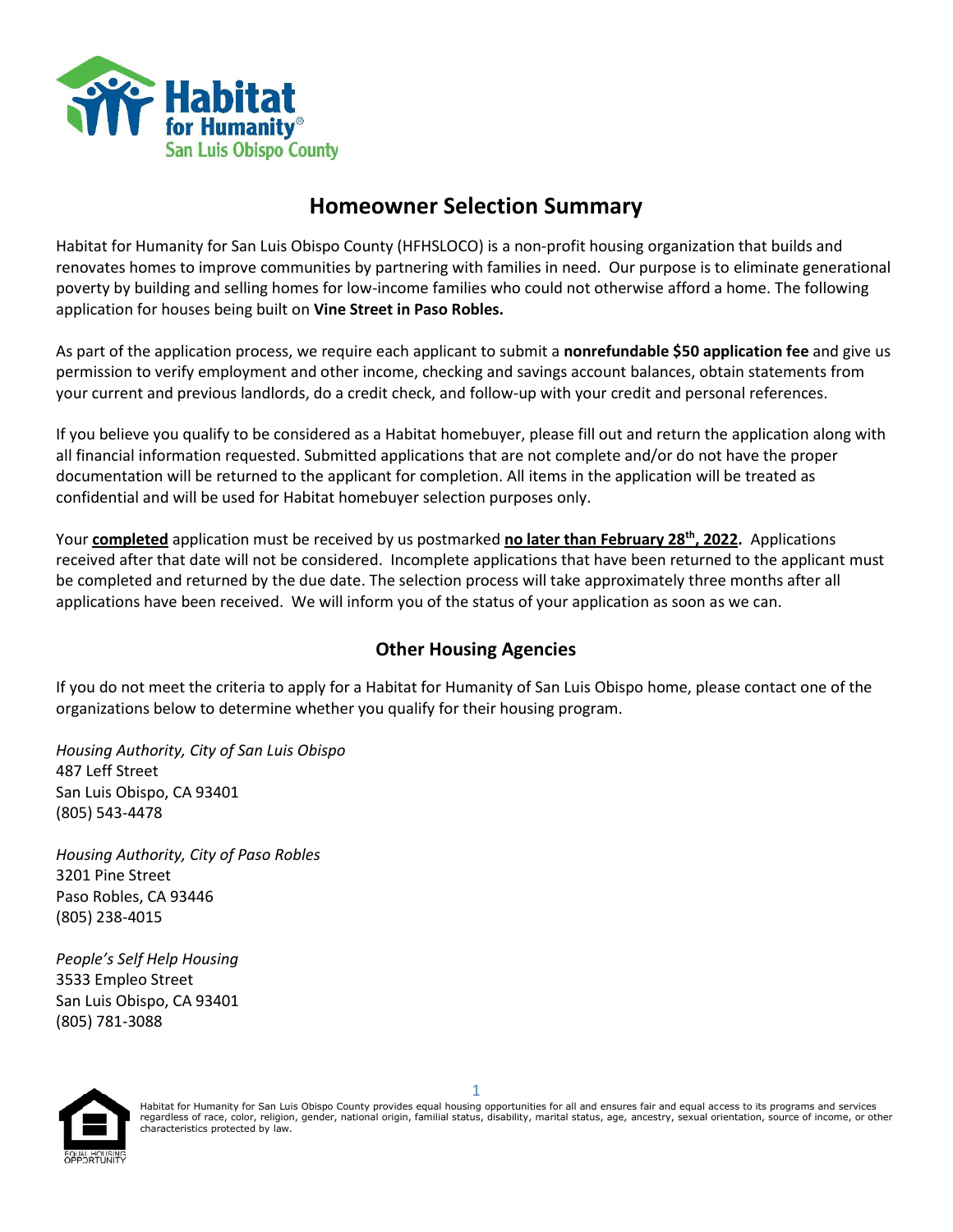

# **Qualifying Criteria**

- $\Box$  Ability to make a mortgage payment (including taxes and insurance).
- $\Box$  Provide proof of a reliable source of income.
- $\Box$  Gross Income for all applications must be a minimum of \$48,500
- $\Box$  Maximum gross income limits are determined by household size:
	- \$77,600 for 1 to 4 person households
	- or \$102,450 for 5 or more person household
- $\Box$  Be citizens of the United States OR provide proof of permanent residency status in the United States.
- $\Box$  Must live or work in San Luis Obispo County.
- $\Box$  Contribute 250 hours of Sweat Equity per applicant toward the construction of their home.
- $\Box$  Commit to attend all educational workshops.
- $\Box$  Commit to being Habitat partners and support efforts of the local affiliate.
- $\Box$  Have a need for housing.

| Household Income Limits for San Luis Obispo County as of April 2021<br><b>USDA / HUD Affordable Housing Standards</b> |          |    |           |  |
|-----------------------------------------------------------------------------------------------------------------------|----------|----|-----------|--|
| <b>Persons in the Family</b><br>Lower Limit<br><b>Upper Limit</b>                                                     |          |    |           |  |
| $1 - 4$                                                                                                               | \$48,500 | to | \$77,600  |  |
| 5+                                                                                                                    | \$64,050 | to | \$102,450 |  |

If you have any questions about the application, please call the Habitat office at 805-782-0687 or email us at [homeownership@hfhsloco.org.](mailto:homeownership@hfhsloco.org)

Thank you for your interest in Habitat for Humanity for San Luis Obispo County. We look forward to receiving your application! Habitat for Humanity for San Luis Obispo County, P.O. Box 613, San Luis Obispo, CA 93406; 805-782-0687.

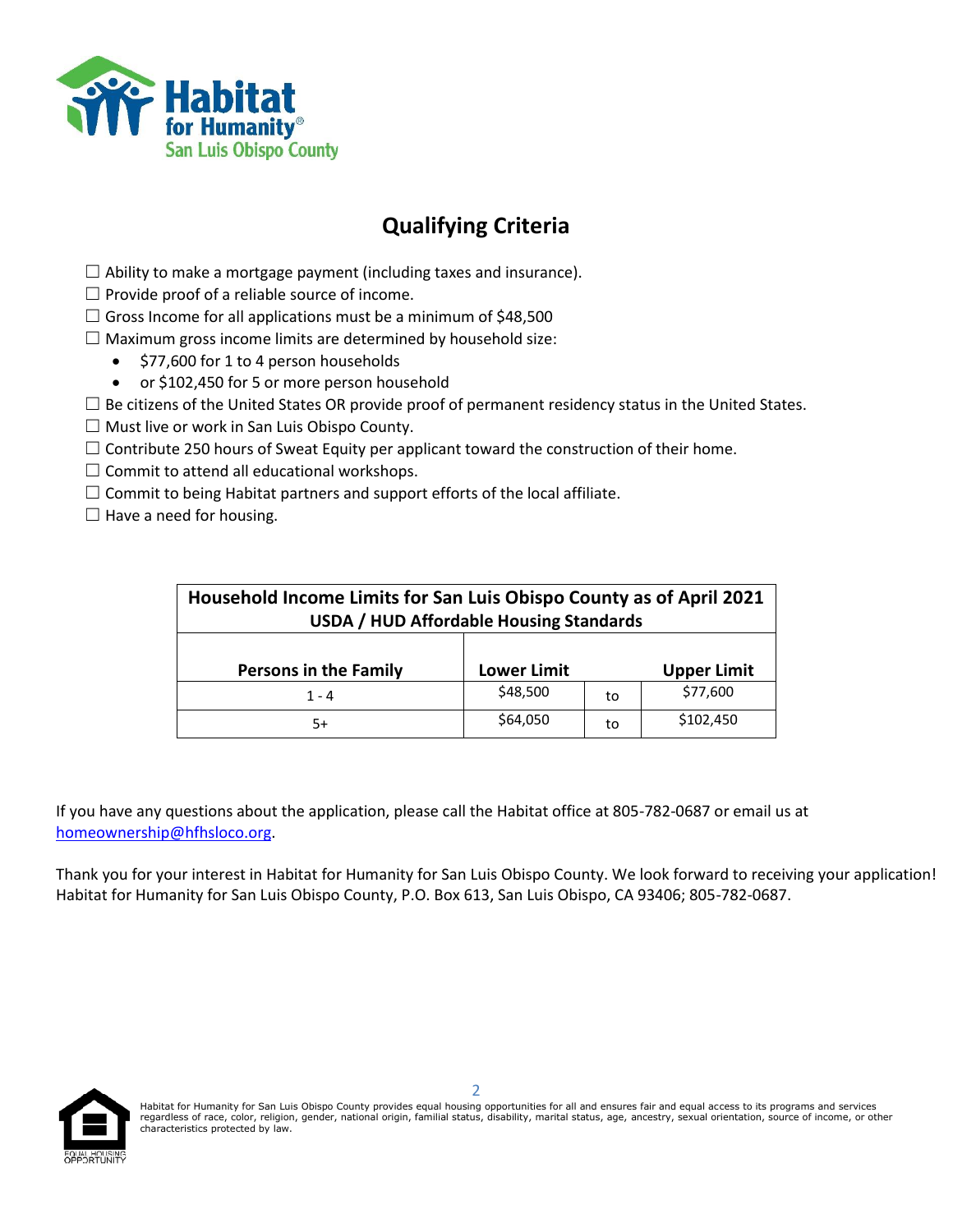

# **Application Instruction Sheet**

- 1. Your application must be complete and accurate to be considered for processing.
- 2. If possible, complete your application in English (you may be able to have a friend or relative assist you in completing the application) but we will accept applications in Spanish.
- 3. Your application must include clear, readable copies of the documents listed on the Application Document Checklist.
- 4. Applications that DO NOT include all requested material will NOT be considered complete. Applicants will be notified that their application will NOT be processed unless the missing documentation is provided before the end of the application acceptance period.
- 5. Completed applications MUST be received by **February 28th, 2022**.
- 6. Applications may be submitted by MAIL to:

Habitat for Humanity for San Luis Obispo County P.O. Box 613 San Luis Obispo, CA 93406

*To submit the application in person, please email [homeownership@hfhsloco.org](mailto:homeownership@hfhsloco.org) or call the Habitat office at [\(805\) 782-0687](tel:8057820687) to schedule a time to meet.* 

**Thank you! HFHSLOCO** 

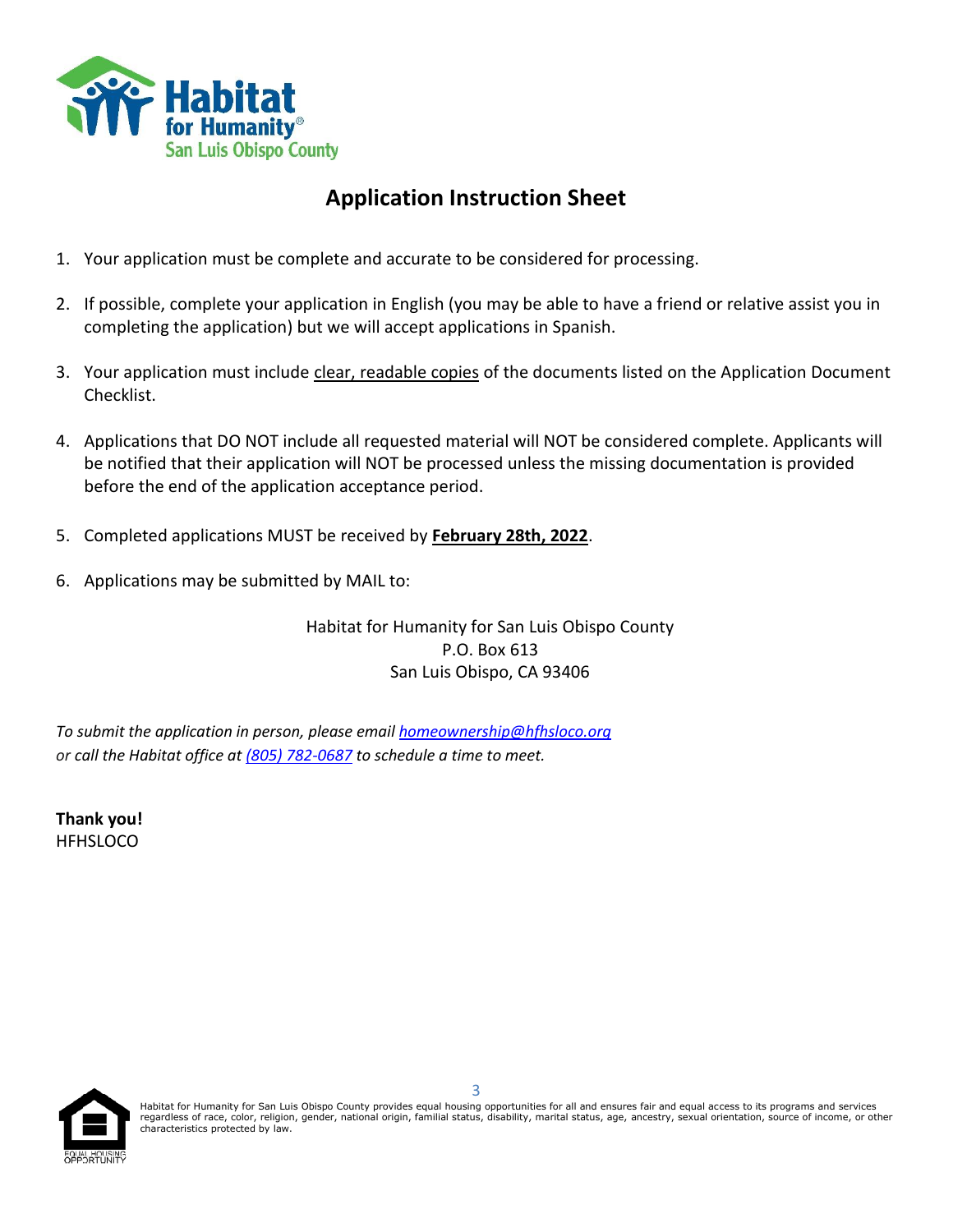

### **Authorization to Release Information**

To Whom It May Concern:

- 1. I/we \_\_\_\_\_\_\_\_\_\_\_\_\_\_\_\_\_\_\_\_\_\_\_\_\_\_\_\_\_\_\_\_\_\_\_\_\_\_\_ have applied to purchase a home from Habitat for Humanity for San Luis Obispo County (HFHSLOCO). As part of the application process, HFHSLOCO has my/our full authorization to verify all information contained in my/our application and in other documents HFHSLOCO requires in connection with the application. HFHSLOCO may conduct this verification at any point, either before or after the family selection process, for one year from the date written below.
- 2. I/we authorize you to provide to HFHSLOCO any and all information and documentation that they may lawfully request in order to make a family selection determination. Such information may include, but is not necessarily limited to, employment history and income; bank, money market, and similar account balances; credit history; and copies of income tax returns.
- 3. A copy of this authorization may be accepted as an original.

| Signature | Social Security No. | Date |
|-----------|---------------------|------|
|           |                     |      |
| Signature | Social Security No. | Date |

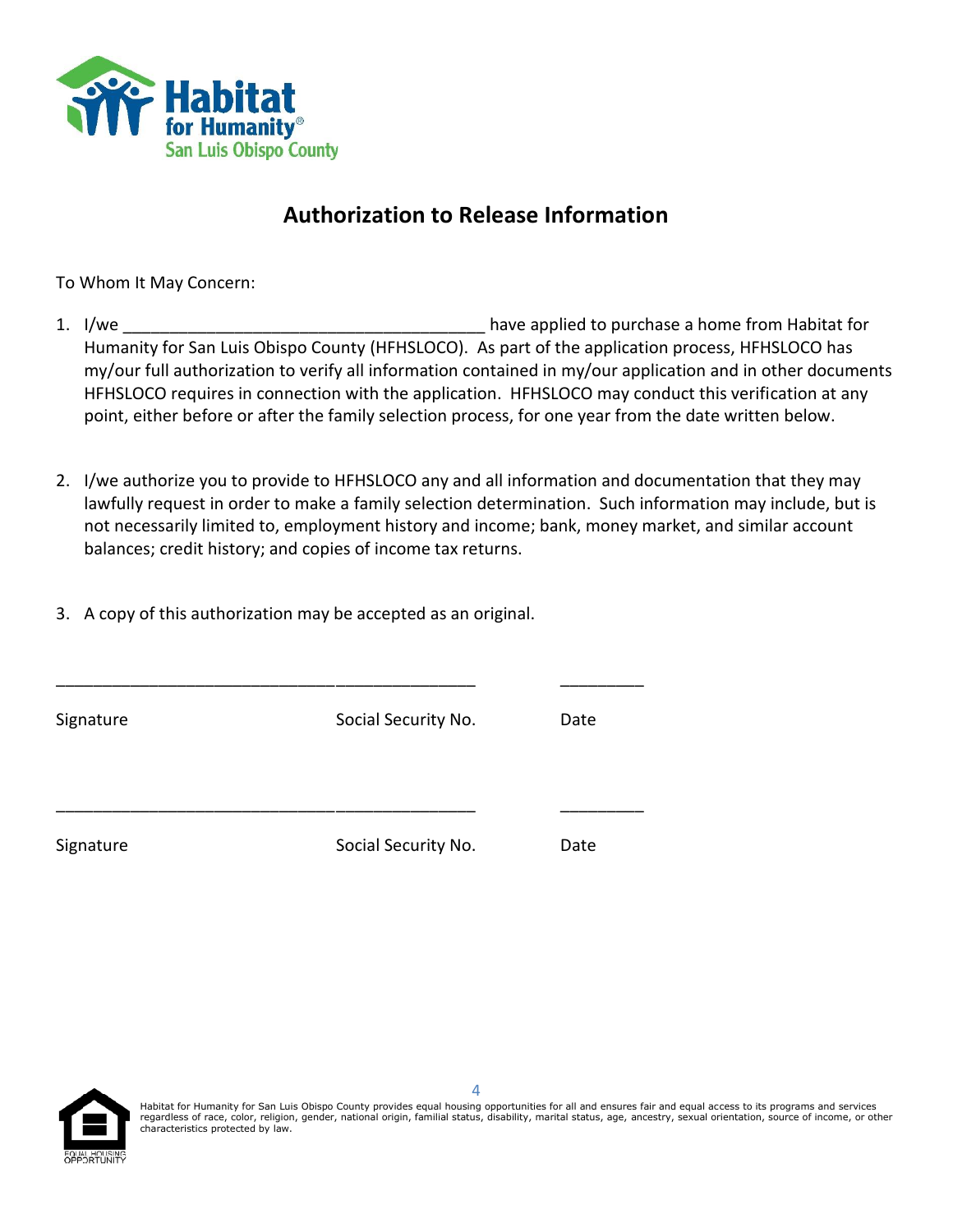

### **Homeownership Application**

Thank you for your interest in Habitat for Humanity and our housing program! Please complete this application so we can determine whether you qualify for a Habitat house. The application must be filled out as completely and accurately as possible and submitted with the supporting documentation requested (see application and document list) with the non-refundable processing fee of \$50. If more spaced is needed to complete any part of this application, please use a separate piece of paper and attach it to application. Please mark your additional comments with "A" for Applicant and "C: for Co-applicant. **All information you provide will be kept confidential**.

| 1. APPLICANT INFORMATION                          |     |                                                                 |     |
|---------------------------------------------------|-----|-----------------------------------------------------------------|-----|
| <b>Applicant's Name</b>                           |     | <b>Co-applicant's Name</b>                                      |     |
|                                                   |     |                                                                 |     |
|                                                   |     |                                                                 |     |
| <b>Social Security Number:</b>                    |     | <b>Social Security Number:</b>                                  |     |
| Home Phone:                                       |     | Home Phone:                                                     |     |
|                                                   |     |                                                                 |     |
| Cell Phone:                                       |     | Cell Phone:                                                     |     |
|                                                   |     |                                                                 |     |
| Age:                                              |     | Age:                                                            |     |
| □Married □Separated □ Unmarried (e.g., single,    |     | $\Box$ Married $\Box$ Separated $\Box$ Unmarried (e.g., single, |     |
| divorced, widowed)                                |     | divorced, widowed)                                              |     |
|                                                   |     |                                                                 |     |
| Dependents and others who will live with you (not |     | Dependents and others who will live with you (not listed        |     |
| listed by co-applicant)                           |     | by applicant)                                                   |     |
| Name                                              | Age | Name                                                            | Age |
|                                                   |     |                                                                 |     |
|                                                   |     |                                                                 |     |
|                                                   |     |                                                                 |     |
|                                                   |     |                                                                 |     |
|                                                   |     |                                                                 |     |
|                                                   |     |                                                                 |     |
|                                                   |     |                                                                 |     |
|                                                   |     |                                                                 |     |
|                                                   |     |                                                                 |     |

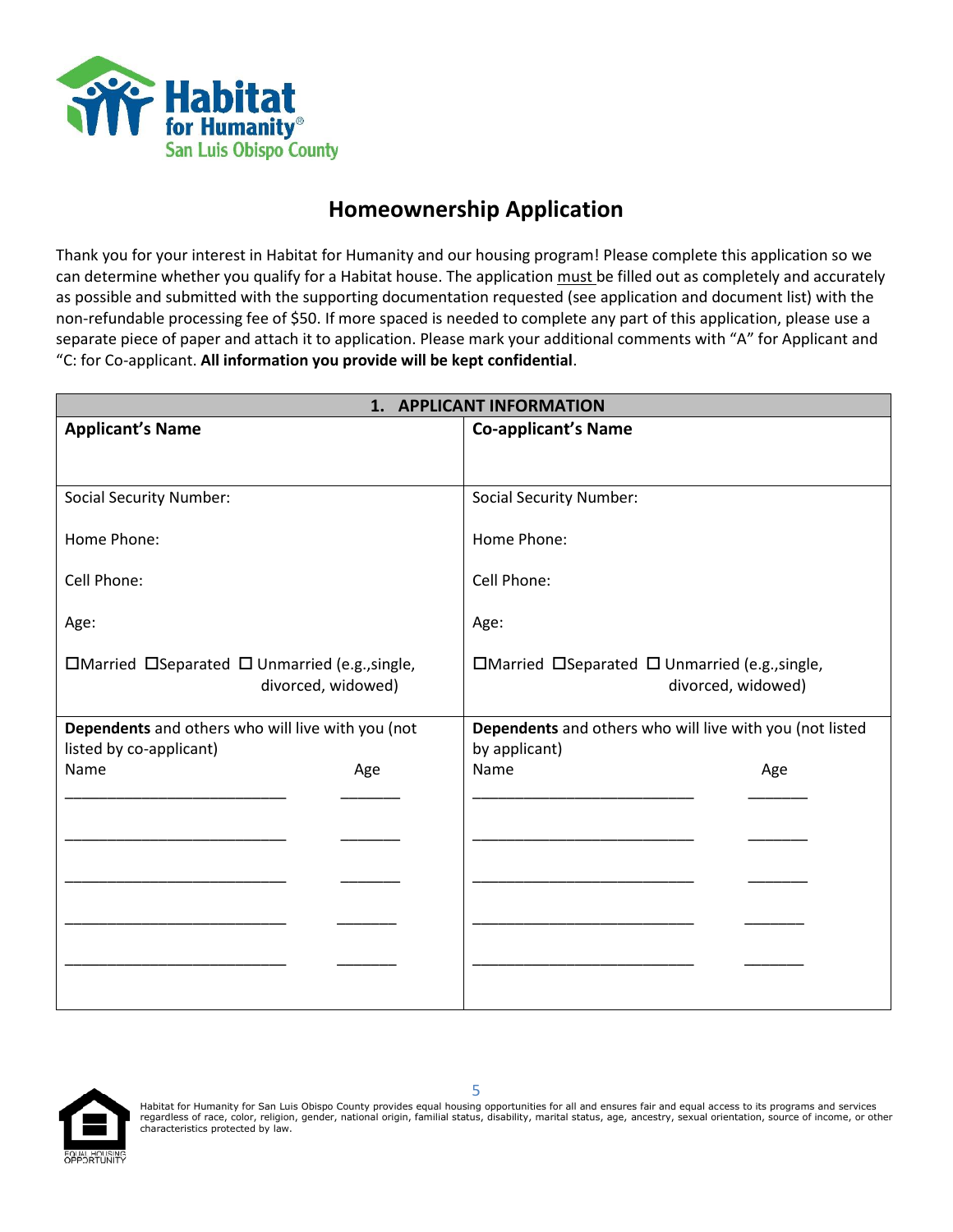

| Present Address (street, city, state, zip)                                                                                                                              | Present Address (street, city, state, zip)                                                                                                                                                                                               |  |  |  |
|-------------------------------------------------------------------------------------------------------------------------------------------------------------------------|------------------------------------------------------------------------------------------------------------------------------------------------------------------------------------------------------------------------------------------|--|--|--|
|                                                                                                                                                                         |                                                                                                                                                                                                                                          |  |  |  |
| $\square$ Rent Number of Years _____<br>$\Box$ Own                                                                                                                      | $\Box$ Own $\Box$ Rent Number of Years ____                                                                                                                                                                                              |  |  |  |
| If you are approved for a Habitat home, how should<br>your name appear on the legal documents?                                                                          | If you are approved for a Habitat home, how should your<br>name appear on the legal documents?                                                                                                                                           |  |  |  |
|                                                                                                                                                                         | If Living at Present Address Less Than Two Years, Complete the Following                                                                                                                                                                 |  |  |  |
| Last Address (street, city, state, zip)                                                                                                                                 | Last Address (street, city, state, zip)                                                                                                                                                                                                  |  |  |  |
|                                                                                                                                                                         |                                                                                                                                                                                                                                          |  |  |  |
| Number of Years<br>$\Box$ Rent<br>$\Box$ Own                                                                                                                            | $\Box$ Rent Number of Years<br>$\square$ Own                                                                                                                                                                                             |  |  |  |
|                                                                                                                                                                         | 2. WILLINGNESS TO PARTNER                                                                                                                                                                                                                |  |  |  |
| lot, painting, helping with construction, working in the Habitat office or ReStore, or other approved activities.                                                       | To be considered for a Habitat home, you and your family must be willing to complete 250 hours of sweat equity per<br>applicant. "Sweat equity" is your help in building your home and the homes of others, and may include clearing the |  |  |  |
| I AM WILLING TO COMPLETE THE REQUIRED SWEAT EQUITY HOURS:                                                                                                               | Yes<br>No<br>$\Box$<br>Applicant<br>□<br>Co-applicant<br>□<br>□                                                                                                                                                                          |  |  |  |
|                                                                                                                                                                         | 3. PRESENT HOUSING CONDITIONS                                                                                                                                                                                                            |  |  |  |
| Number of Bedrooms (please circle)<br>1 2 3 4 5                                                                                                                         |                                                                                                                                                                                                                                          |  |  |  |
| Other rooms in the place where you are currently living:                                                                                                                |                                                                                                                                                                                                                                          |  |  |  |
| □ Kitchen □ Bathroom □ Living Room □ Dining Room □ Other (please describe): _______________________                                                                     |                                                                                                                                                                                                                                          |  |  |  |
| If you rent your residence, what is your monthly rent payment? $\sin \theta$ /month<br>(Please supply a copy of a cancelled check or money order receipt for rent paid) |                                                                                                                                                                                                                                          |  |  |  |
| Name of current landlord:                                                                                                                                               |                                                                                                                                                                                                                                          |  |  |  |

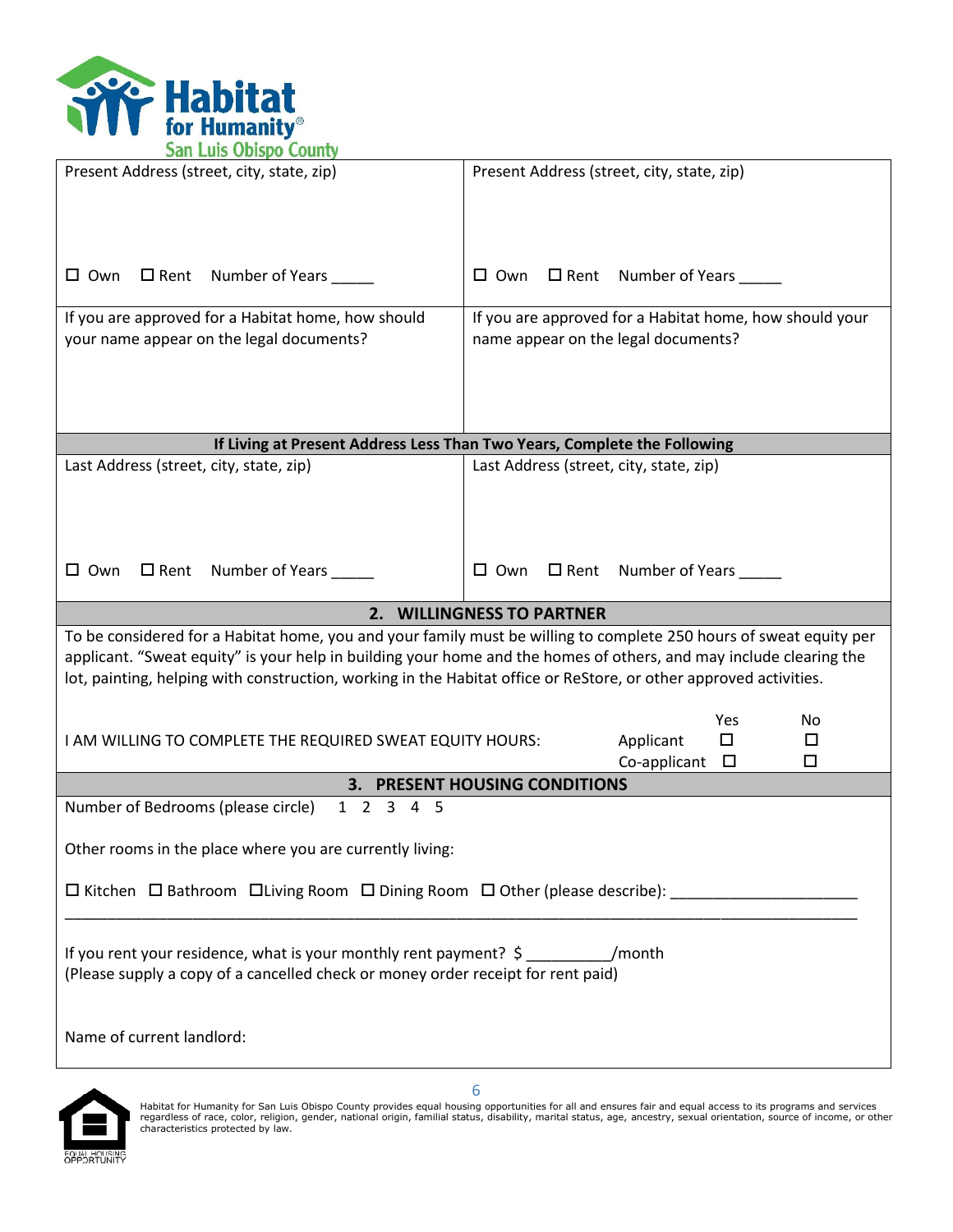

| Address of current landiord (street, city, state, zip):                                     |                                                                                                                        |  |  |  |
|---------------------------------------------------------------------------------------------|------------------------------------------------------------------------------------------------------------------------|--|--|--|
| Phone number of current landlord:                                                           |                                                                                                                        |  |  |  |
| In the space below, please describe the condition of the house or apartment where you live. |                                                                                                                        |  |  |  |
|                                                                                             |                                                                                                                        |  |  |  |
|                                                                                             | 4. EMPLOYMENT INFORMATION                                                                                              |  |  |  |
| <b>APPLICANT</b>                                                                            | <b>CO-APPLICANT</b>                                                                                                    |  |  |  |
| Name and address of current employer:                                                       | Name and address of current employer:                                                                                  |  |  |  |
|                                                                                             |                                                                                                                        |  |  |  |
|                                                                                             |                                                                                                                        |  |  |  |
|                                                                                             |                                                                                                                        |  |  |  |
|                                                                                             |                                                                                                                        |  |  |  |
| Phone number for employer:                                                                  | Phone number for employer:                                                                                             |  |  |  |
| Occupation:                                                                                 | Occupation:                                                                                                            |  |  |  |
|                                                                                             |                                                                                                                        |  |  |  |
| Years on this job: _______                                                                  | Years on this job: ________                                                                                            |  |  |  |
| Monthly gross wages: \$ _________________/month                                             | Monthly gross wages: \$ ________________/month                                                                         |  |  |  |
|                                                                                             |                                                                                                                        |  |  |  |
| Name and address of last employer:                                                          | If Working at Current Job Less Than One Year, Complete the Following Information<br>Name and address of last employer: |  |  |  |
|                                                                                             |                                                                                                                        |  |  |  |
|                                                                                             |                                                                                                                        |  |  |  |
|                                                                                             |                                                                                                                        |  |  |  |
|                                                                                             |                                                                                                                        |  |  |  |
| Phone number for employer:                                                                  | Phone number for employer:                                                                                             |  |  |  |
| Occupation:                                                                                 | Occupation:                                                                                                            |  |  |  |
|                                                                                             |                                                                                                                        |  |  |  |
| Years on this job: _______                                                                  | Years on this job:                                                                                                     |  |  |  |
|                                                                                             |                                                                                                                        |  |  |  |
|                                                                                             |                                                                                                                        |  |  |  |

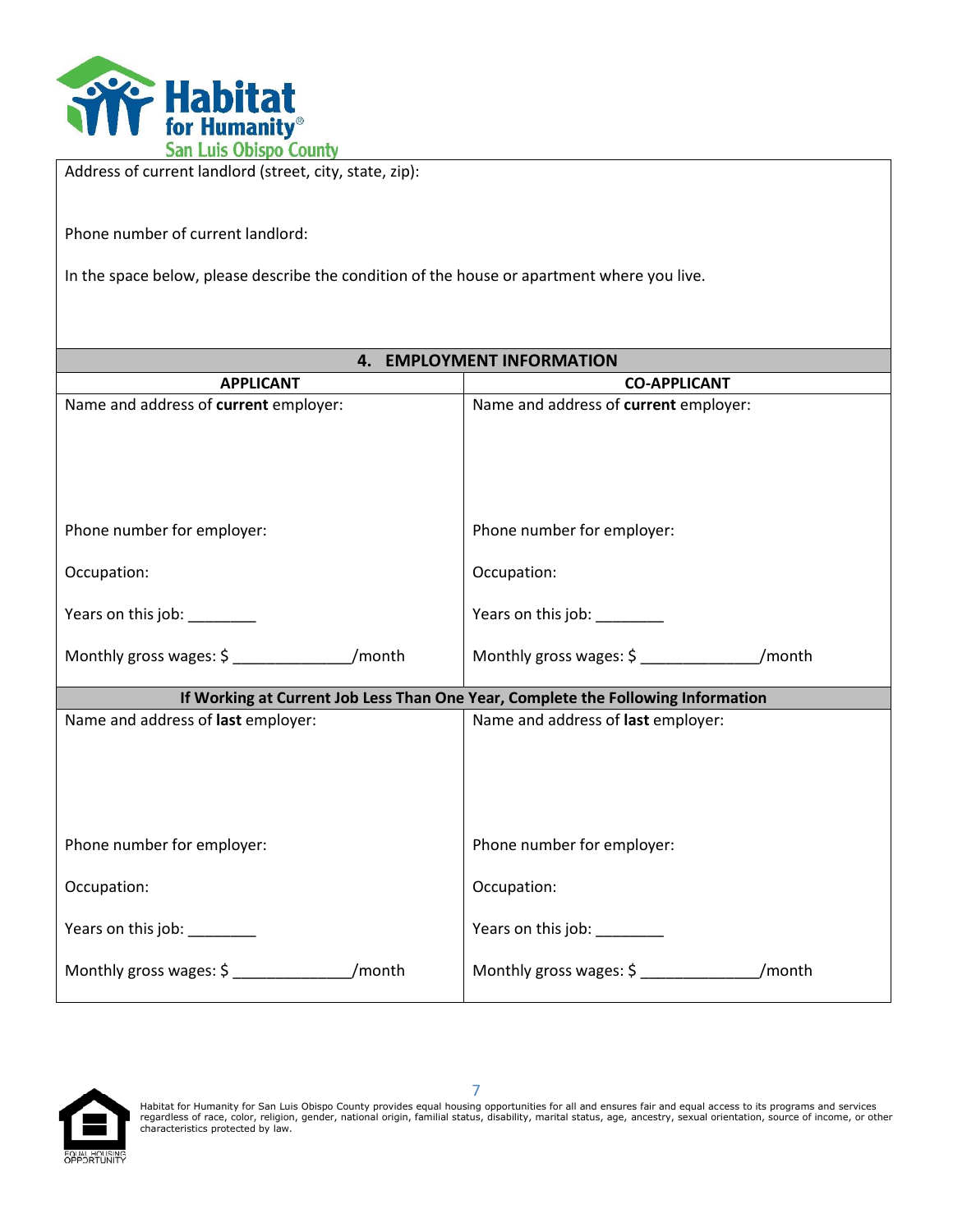

| MONTHLY INCOME AND COMBINED MONTHLY BILLS<br>5.                  |           |              |                                                                                                                   |                                                                                                                                                                                                                                                                                                                                                                            |                |
|------------------------------------------------------------------|-----------|--------------|-------------------------------------------------------------------------------------------------------------------|----------------------------------------------------------------------------------------------------------------------------------------------------------------------------------------------------------------------------------------------------------------------------------------------------------------------------------------------------------------------------|----------------|
|                                                                  | Applicant | Co-applicant | Others in Household**                                                                                             | Monthly Bills***                                                                                                                                                                                                                                                                                                                                                           | Monthly Amount |
| <b>Base Employment</b>                                           | \$        | \$           | \$                                                                                                                | Rent                                                                                                                                                                                                                                                                                                                                                                       | \$             |
| Income*                                                          |           |              |                                                                                                                   |                                                                                                                                                                                                                                                                                                                                                                            |                |
| CalWORKs / TANIF                                                 |           |              |                                                                                                                   | <b>Utilities</b>                                                                                                                                                                                                                                                                                                                                                           |                |
|                                                                  |           |              |                                                                                                                   |                                                                                                                                                                                                                                                                                                                                                                            |                |
| CalFresh / SNAP                                                  |           |              |                                                                                                                   | Car Payments                                                                                                                                                                                                                                                                                                                                                               |                |
| <b>Social Security</b>                                           |           |              |                                                                                                                   | Insurance                                                                                                                                                                                                                                                                                                                                                                  |                |
| SSI                                                              |           |              |                                                                                                                   | <b>Child Care</b>                                                                                                                                                                                                                                                                                                                                                          |                |
| Disability                                                       |           |              |                                                                                                                   | School Lunch                                                                                                                                                                                                                                                                                                                                                               |                |
| Alimony                                                          |           |              |                                                                                                                   | <b>Credit Card Payment</b>                                                                                                                                                                                                                                                                                                                                                 |                |
| Child Support                                                    |           |              |                                                                                                                   | <b>Student Loans</b>                                                                                                                                                                                                                                                                                                                                                       |                |
| Other                                                            |           |              |                                                                                                                   |                                                                                                                                                                                                                                                                                                                                                                            |                |
|                                                                  |           |              | *Self employed applicant(s) may provide additional documentation such as tax returns and financial statements.    |                                                                                                                                                                                                                                                                                                                                                                            |                |
| ** List additional household members over 18 who receive income: |           |              |                                                                                                                   |                                                                                                                                                                                                                                                                                                                                                                            |                |
| Name                                                             |           |              | Age                                                                                                               | Monthly Wages                                                                                                                                                                                                                                                                                                                                                              |                |
|                                                                  |           |              |                                                                                                                   | $\frac{1}{2}$                                                                                                                                                                                                                                                                                                                                                              |                |
|                                                                  |           |              |                                                                                                                   | $\mathsf{S} \hspace{0.03in} \underbrace{\hspace{0.03in} \hspace{0.03in} \hspace{0.03in} \hspace{0.03in} \hspace{0.03in} }_{\hspace{0.03in} \hspace{0.03in} \hspace{0.03in} \hspace{0.03in} \hspace{0.03in} \hspace{0.03in} } \hspace{0.03in} \hspace{0.03in} \hspace{0.03in} \hspace{0.03in} \hspace{0.03in} \hspace{0.03in} \hspace{0.03in} \hspace{0.03in} \hspace{0.03$ |                |
|                                                                  |           |              |                                                                                                                   |                                                                                                                                                                                                                                                                                                                                                                            |                |
|                                                                  |           |              |                                                                                                                   |                                                                                                                                                                                                                                                                                                                                                                            |                |
| *** Please attach a copy of last month's bills                   |           |              |                                                                                                                   |                                                                                                                                                                                                                                                                                                                                                                            |                |
| <b>6. SOURCE OF DOWNPAYMENT AND CLOSING COSTS</b>                |           |              |                                                                                                                   |                                                                                                                                                                                                                                                                                                                                                                            |                |
|                                                                  |           |              | Where will you get the money for the down payment and closing costs to purchase your Habitat home (e.g., parents, |                                                                                                                                                                                                                                                                                                                                                                            |                |
|                                                                  |           |              | savings)? If you would borrow money to pay these costs, please explain how and from whom.                         |                                                                                                                                                                                                                                                                                                                                                                            |                |
|                                                                  |           |              |                                                                                                                   |                                                                                                                                                                                                                                                                                                                                                                            |                |
|                                                                  |           |              |                                                                                                                   |                                                                                                                                                                                                                                                                                                                                                                            |                |
|                                                                  |           |              |                                                                                                                   |                                                                                                                                                                                                                                                                                                                                                                            |                |
|                                                                  |           |              |                                                                                                                   |                                                                                                                                                                                                                                                                                                                                                                            |                |

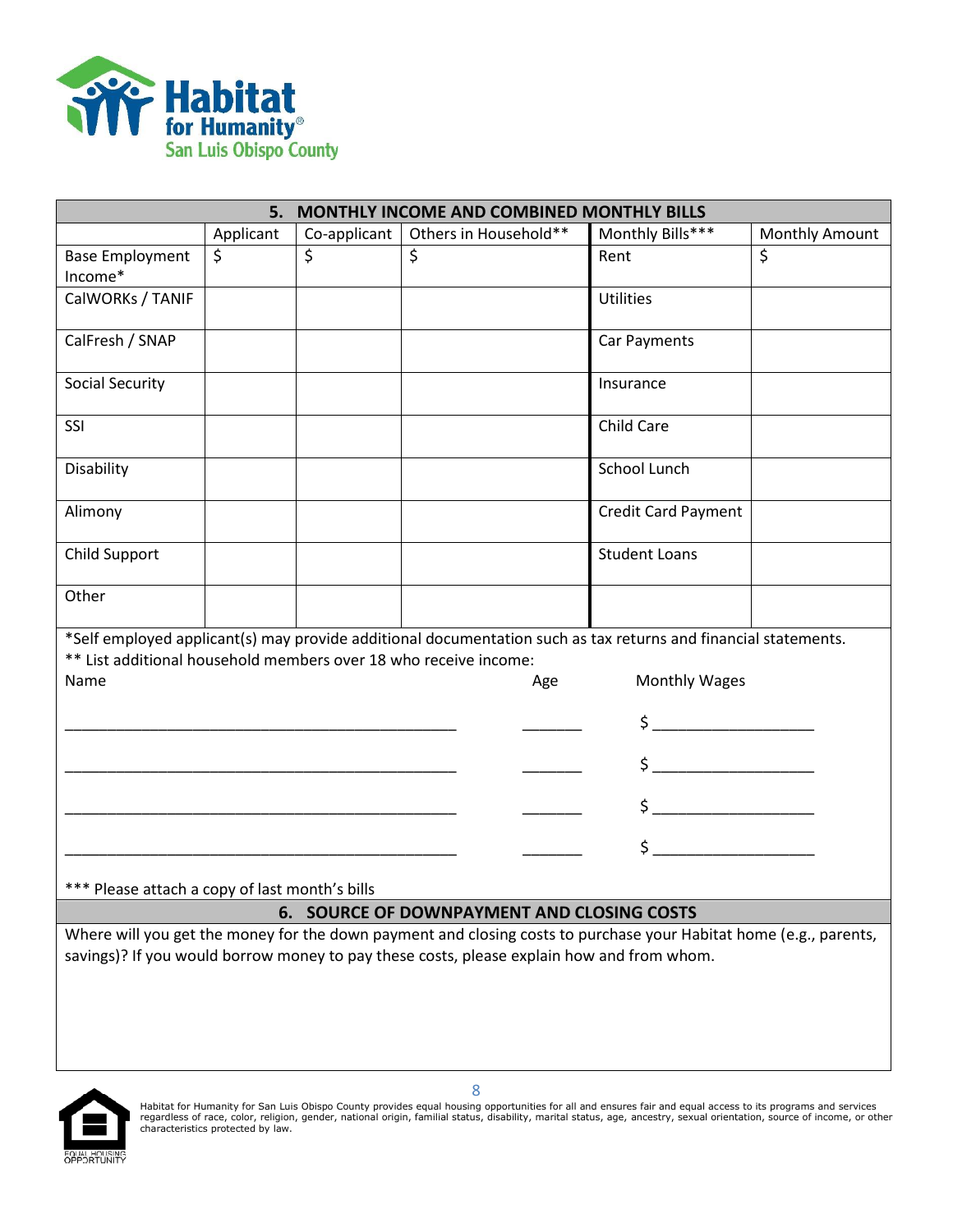

| 7. ASSETS                                                     |                          |                                                               |                                      |               |              |
|---------------------------------------------------------------|--------------------------|---------------------------------------------------------------|--------------------------------------|---------------|--------------|
| <b>List Checking and Savings Accounts Below</b>               |                          |                                                               |                                      |               |              |
|                                                               | <b>Applicant</b>         |                                                               | Co-applicant                         |               |              |
| Name and address of bank, savings & loan, or credit<br>union: |                          | Name and address of bank, savings & loan, or credit<br>union: |                                      |               |              |
| <b>Account Number:</b>                                        |                          | Balance \$                                                    | Balance \$<br><b>Account Number:</b> |               |              |
| Name and address of bank, savings & loan, or credit<br>union: |                          | Name and address of bank, savings & loan, or credit<br>union: |                                      |               |              |
| Account Number:                                               |                          | Balance \$                                                    | Account Number:                      |               | Balance \$   |
|                                                               | <b>List Other Assets</b> |                                                               |                                      |               |              |
|                                                               | <b>Applicant</b>         |                                                               |                                      | Co-applicant  |              |
| Do you own a:                                                 |                          |                                                               | Do you own a:                        |               |              |
| Stove                                                         | $\square$ Yes            | $\square$ No                                                  | Stove                                | $\square$ Yes | $\square$ No |
| Refrigerator                                                  | $\square$ Yes            | $\square$ No                                                  | Refrigerator                         | $\square$ Yes | $\square$ No |
| Washer                                                        | $\square$ Yes            | $\square$ No                                                  | Washer                               | $\square$ Yes | $\square$ No |
| Dryer                                                         | $\square$ Yes            | $\square$ No                                                  | Dryer                                | $\square$ Yes | $\square$ No |
| Vehicle (paid off)                                            | $\Box$ Yes               | $\Box$ No                                                     | Vehicle (paid off)                   | $\Box$ Yes    | $\square$ No |
| Make and Year:                                                |                          |                                                               | Make and Year:                       |               |              |
| 2 <sup>nd</sup> Vehicle (paid off)                            | $\square$ Yes            | $\square$ No                                                  | $2nd$ Vehicle (paid off)             | $\square$ Yes | $\square$ No |
| Make and Year:                                                |                          |                                                               | Make and Year:                       | $\square$ Yes | $\square$ No |

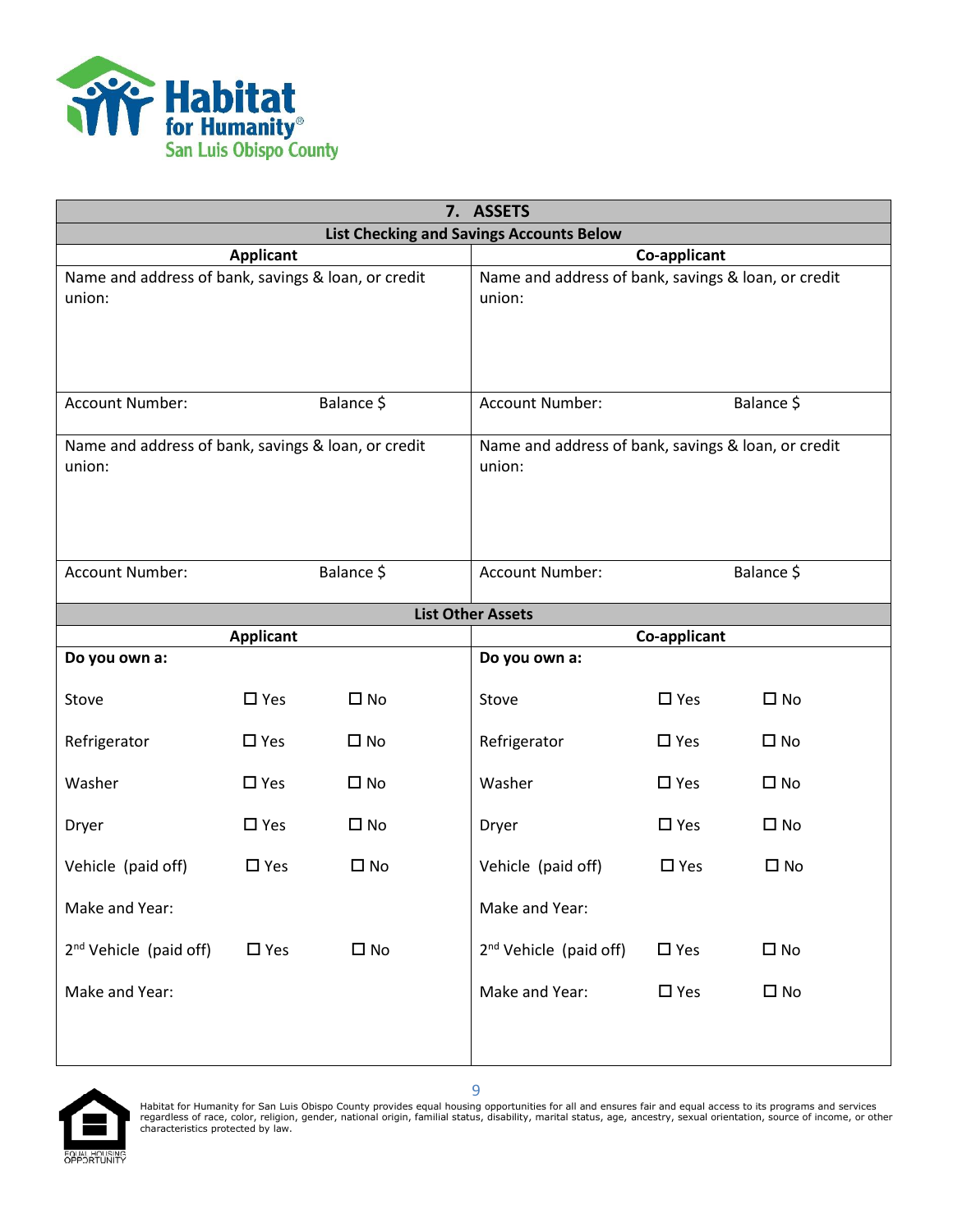

|                             | 8.<br><b>DEBT</b>   |                |                                                |                     |                |
|-----------------------------|---------------------|----------------|------------------------------------------------|---------------------|----------------|
|                             |                     |                | To Whom Do You and the Co-Applicant Owe Money? |                     |                |
| Vehicle                     | Monthly             | Unpaid         | Name and address of                            | Monthly             | Unpaid         |
|                             | Payment             | <b>Balance</b> | Company                                        | Payment             | <b>Balance</b> |
|                             |                     |                |                                                |                     |                |
|                             | \$                  | \$             |                                                | \$                  | \$             |
|                             | Months left to pay: |                |                                                | Months left to pay: |                |
| Credit Card(s)              | Monthly             | Unpaid         | Alimony/Child Support                          | \$                  | /month         |
|                             | Payment             | <b>Balance</b> |                                                |                     |                |
|                             |                     |                | Job-related Expenses                           | \$                  | /month         |
|                             | \$                  | \$             |                                                |                     |                |
|                             |                     |                | Child care, Union dues,                        | \$                  | /month         |
|                             | Months left to pay: |                | etc.                                           |                     |                |
| Other (describe)            | Monthly             | Unpaid         | Name and address of                            | Monthly             | Unpaid         |
|                             | Payment             | <b>Balance</b> | Company                                        | Payment             | <b>Balance</b> |
|                             |                     |                |                                                |                     |                |
|                             | \$                  | \$             |                                                | \$                  | \$             |
|                             |                     |                |                                                |                     |                |
|                             | Months left to pay: |                |                                                | Months left to pay: |                |
| Medical                     | Monthly             | Unpaid         | <b>Column 2: Subtotal of</b>                   | \$                  | /month         |
|                             | Payment             | <b>Balance</b> | <b>Payments</b>                                |                     |                |
|                             |                     |                |                                                |                     |                |
|                             | \$                  | \$             | Column 1: Subtotal of                          | $\zeta$             | /month         |
|                             |                     |                | <b>Payments</b>                                |                     |                |
|                             | Months left to pay: |                |                                                |                     |                |
| <b>Column 1 Subtotal of</b> | \$<br>/month        |                | <b>Total Amount of</b>                         | $\zeta$             | /month         |
| <b>Payments</b>             |                     |                | <b>Monthly Payments</b>                        |                     |                |



Habitat for Humanity for San Luis Obispo County provides equal housing opportunities for all and ensures fair and equal access to its programs and services<br>regardless of race, color, religion, gender, national origin, fami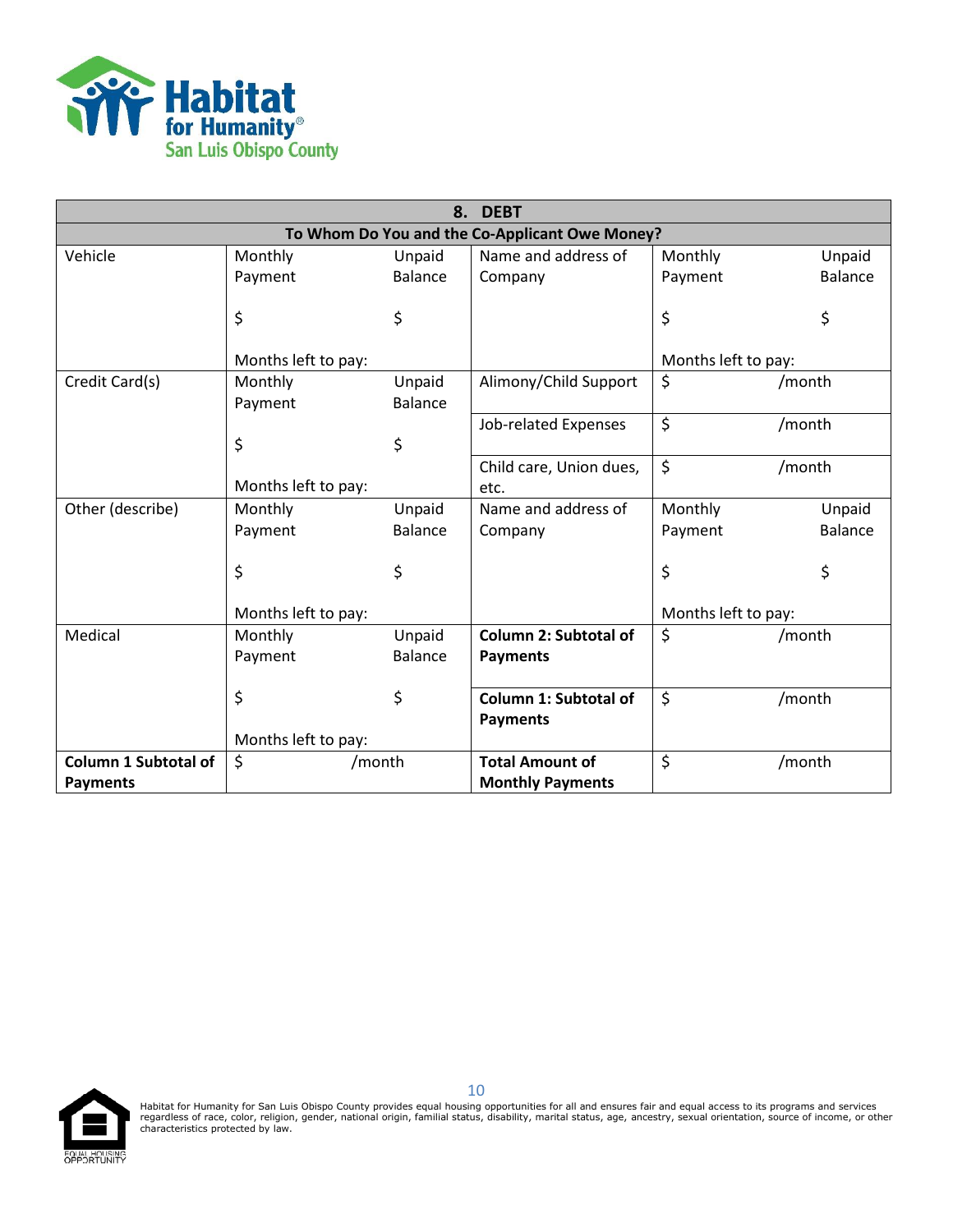

| 9.<br><b>DECLARATIONS</b>                                                                                                |                                      |                                      |                                   |  |  |
|--------------------------------------------------------------------------------------------------------------------------|--------------------------------------|--------------------------------------|-----------------------------------|--|--|
|                                                                                                                          |                                      | <b>Applicant</b>                     | Co-applicant                      |  |  |
| Do you have any debt because of a court decision against you?                                                            |                                      | $\Box$ Yes<br>$\square$ No           | $\Box$ Yes<br>$\Box$ No           |  |  |
| Have you declared bankruptcy within the last 7 years?                                                                    |                                      | $\square$ Yes<br>$\square$ No        | $\square$ Yes<br>$\square$ No     |  |  |
| Have you had property foreclosed on in the last 7 years?                                                                 |                                      | $\square$ Yes<br>$\square$ No        | $\square$ Yes<br>$\square$ No     |  |  |
| Have you co-signed on any loans?                                                                                         |                                      | $\square$ Yes<br>$\Box$ No           | $\square$ Yes<br>$\square$ No     |  |  |
| Do you have any unpaid collections?                                                                                      |                                      | $\square$ Yes<br>$\Box$<br><b>No</b> | $\Box$<br>$\square$ Yes<br>No     |  |  |
| Do you have any unpaid judgments?                                                                                        |                                      | $\square$ Yes<br>$\Box$<br>No        | $\square$ No<br>$\Box$ Yes        |  |  |
| Are you currently involved in a lawsuits?                                                                                |                                      | $\square$ Yes<br>$\square$ No        | $\Box$<br>$\Box$ Yes<br><b>No</b> |  |  |
| Are you paying child support or alimony?                                                                                 |                                      | $\square$ Yes<br>$\Box$ No           | $\square$ Yes<br>$\square$ No     |  |  |
| Are you a U.S. citizen or a permanent legal resident?                                                                    |                                      | $\square$ Yes<br>$\Box$ No           | $\Box$ Yes<br>$\Box$ No           |  |  |
| Answering "yes" to these questions does not automatically disqualify you for a Habitat home. If you answered             |                                      |                                      |                                   |  |  |
| "yes" to any of the above questions, please explain on a separate sheet of paper.                                        |                                      |                                      |                                   |  |  |
|                                                                                                                          | <b>10. AUTHORIZATION AND RELEASE</b> |                                      |                                   |  |  |
| I understand that by filing this application I am authorizing Habitat for Humanity for San Luis Obispo County to         |                                      |                                      |                                   |  |  |
| evaluate my actual need for a Habitat home, my ability to repay the no-interest loan and other expenses of               |                                      |                                      |                                   |  |  |
| homeownership, and my willingness to be a partner family. I understand that the evaluation will include personal         |                                      |                                      |                                   |  |  |
| visits, a credit check, and employment verification. I have answered all the questions on this application truthfully. I |                                      |                                      |                                   |  |  |
| understand that if I have not answered the questions truthfully, my application may be denied and that if I have been    |                                      |                                      |                                   |  |  |
| selected to receive a Habitat home I may be disqualified from the program. The original or a copy of this application    |                                      |                                      |                                   |  |  |
| will be retained for Habitat for Humanity for San Luis Obispo County even if the application is not approved. The \$50   |                                      |                                      |                                   |  |  |
| processing fee is non-refundable even if you are not selected to be a Habitat partner family.                            |                                      |                                      |                                   |  |  |
|                                                                                                                          |                                      |                                      |                                   |  |  |
| <b>Applicant Signature</b>                                                                                               | Date                                 | Co-applicant Signature               | Date                              |  |  |
|                                                                                                                          |                                      |                                      |                                   |  |  |
|                                                                                                                          |                                      |                                      |                                   |  |  |
|                                                                                                                          |                                      |                                      |                                   |  |  |
|                                                                                                                          |                                      |                                      |                                   |  |  |
|                                                                                                                          |                                      |                                      |                                   |  |  |

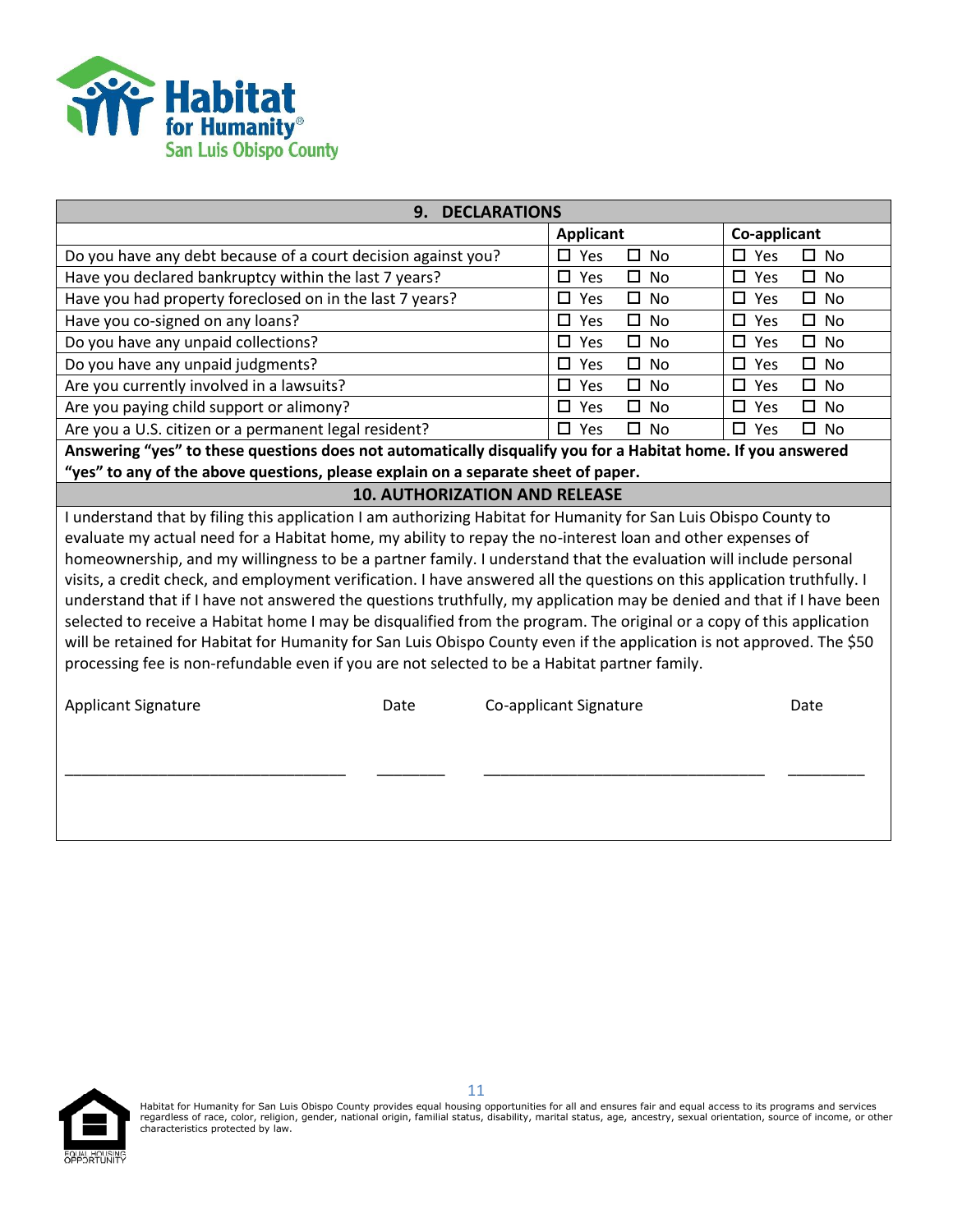

#### **11. INFORMATION FOR GOVERNMENT MONITORING PURPOSES**

Please read this statement before completing the box below: The following information is requested by the federal government for loans related to the purchase of homes, in order to monitor the lender's compliance with equal credit opportunity and fair housing laws. You are not required to furnish this information, but are encouraged to do so. The law provides that a lender may neither discriminate on the basis of this information, nor on whether you choose to furnish it or not. However, if you choose not to furnish it, under federal regulations this lender is required to note race and sex on the basis of visual observation or surname. If you do not wish to furnish the information below, please check the box below. Lender must review the above material to ensure that the disclosures satisfy all requirements to which the lender is subject under applicable state law for the loan applied for.

| <b>Applicant</b>                                                       | Co-applicant                                                           |  |  |  |
|------------------------------------------------------------------------|------------------------------------------------------------------------|--|--|--|
| $\Box$ I do not wish to furnish this information.                      | $\Box$ I do not wish to furnish this information.                      |  |  |  |
| <b>Race/National Origin:</b>                                           | <b>Race/National Origin:</b>                                           |  |  |  |
| $\Box$ American Indian or Alaskan Native                               | $\Box$ American Indian or Alaskan Native                               |  |  |  |
| $\Box$ Native Hawaiian or Other Pacific Islander                       | $\Box$ Native Hawaiian or Other Pacific Islander                       |  |  |  |
| $\Box$ Black/African American                                          | <b>Black/African American</b><br>□                                     |  |  |  |
| $\Box$ Caucasian                                                       | $\Box$ Caucasian                                                       |  |  |  |
| $\Box$ Asian                                                           | $\Box$ Asian                                                           |  |  |  |
| $\Box$ American Indian or Alaskan Native AND Caucasian                 | American Indian or Alaskan Native AND Caucasian<br>LΙ                  |  |  |  |
| $\square$ Black/African American AND Caucasian                         | $\square$ Black/African American AND Caucasian                         |  |  |  |
| $\Box$ American Indian or Alaskan Native AND Black/African<br>American | $\Box$ American Indian or Alaskan Native AND Black/African<br>American |  |  |  |
| $\Box$ Other (specify):                                                | $\Box$ Other (specify):                                                |  |  |  |
|                                                                        |                                                                        |  |  |  |
| <b>Ethnicity:</b>                                                      | <b>Ethnicity:</b>                                                      |  |  |  |
| $\Box$ Hispanic<br>$\Box$ Non-Hispanic                                 | $\Box$ Hispanic<br>$\Box$ Non-Hispanic                                 |  |  |  |
|                                                                        |                                                                        |  |  |  |
| Gender:                                                                | Gender:                                                                |  |  |  |
| $\square$ Female<br>$\Box$ Male                                        | $\Box$ Female<br>$\Box$ Male                                           |  |  |  |
| Birthdate: $\angle$                                                    | Birthdate: $\angle$ /                                                  |  |  |  |
|                                                                        |                                                                        |  |  |  |
| <b>Marital Status:</b>                                                 | <b>Marital Status:</b>                                                 |  |  |  |
| $\square$ Married                                                      | $\square$ Married                                                      |  |  |  |
| $\square$ Separated                                                    | $\square$ Separated                                                    |  |  |  |
| $\Box$ Unmarried (single, divorced, widowed)                           | $\Box$ Unmarried (single, divorced, widowed)                           |  |  |  |
|                                                                        |                                                                        |  |  |  |
| 12. RIGHT TO RECEIVE COPY OF APPRAISAL                                 |                                                                        |  |  |  |

This is to notify you that we may order an appraisal or other property valuation in connection with your loan and we may charge you for this appraisal or property valuation. Upon completion of the appraisal or property valuation, we will promptly provide a copy to you, even if the loan does not close.